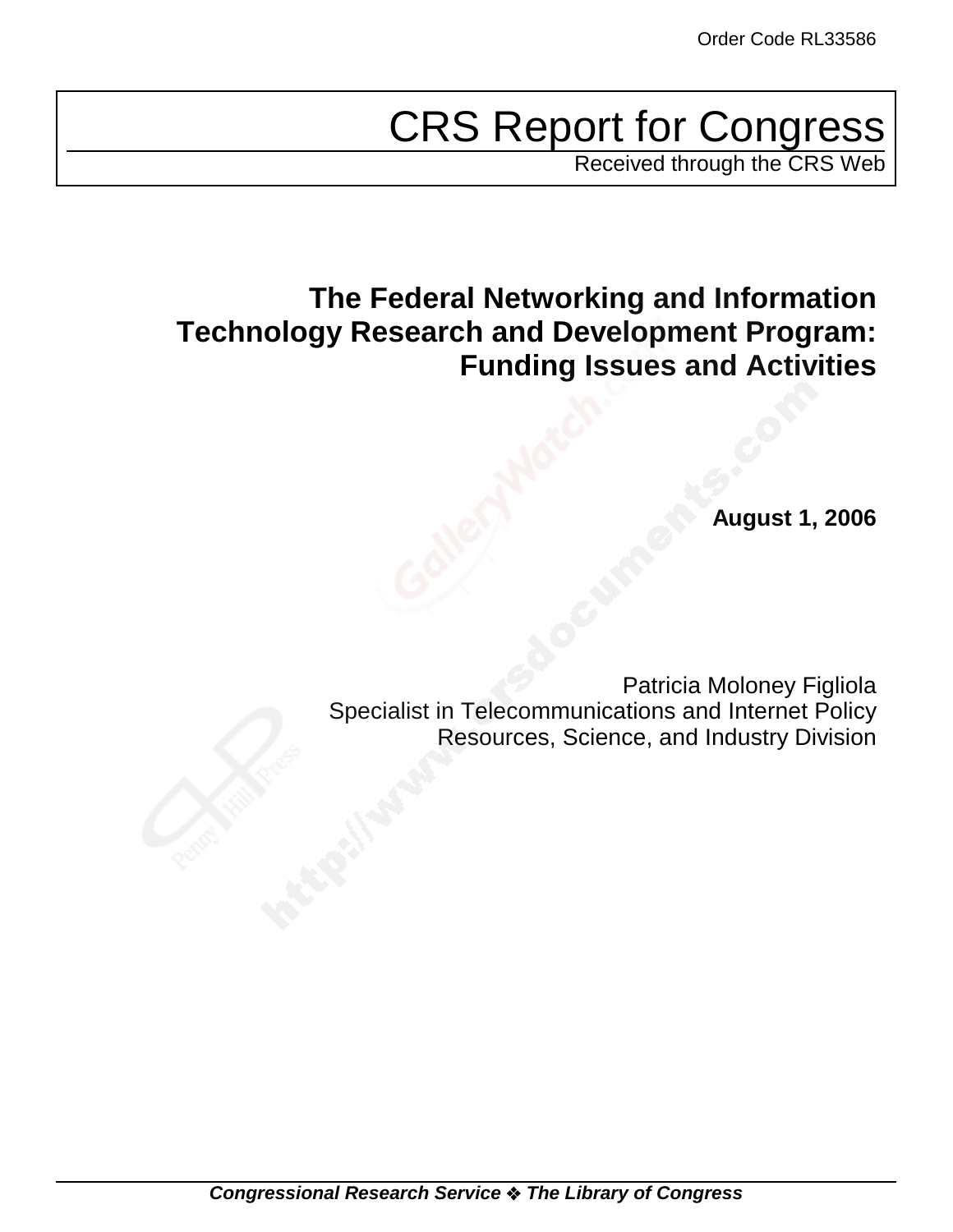## The Federal Networking and Information Technology Research and Development Program: Funding Issues and Activities

### **Summary**

In the early 1990s, Congress recognized that several federal agencies had ongoing high-performance computing programs, but no central coordinating body existed to ensure long-term coordination and planning. To provide such a framework, Congress passed the High-Performance Computing and Communications Program Act of 1991 (P.L. 102-194) to enhance the effectiveness of the various programs. In conjunction with the passage of the act, the White House Office of Science and Technology Policy (OSTP) released *Grand Challenges: High-Performance Computing and Communications*. That document outlined a research and development (R&D) strategy for high-performance computing and a framework for a multiagency program, the High-Performance Computing and Communications (HPCC) Program. The HPCC Program has evolved over time and is now called the Networking and Information Technology Research and Development (NITRD) Program, to better reflect its expanded mission.

Proponents assert that federal support of information technology (IT) R&D has produced positive outcomes for the country and played a crucial role in supporting long-term research into fundamental aspects of computing. Such fundamentals provide broad practical benefits, but generally take years to realize. Additionally, the unanticipated results of research are often as important as the anticipated results. Another aspect of government-funded IT research is that it often leads to open standards, something that many perceive as beneficial, encouraging deployment and further investment. Industry, on the other hand, is more inclined to invest in proprietary products and will diverge from a common standard when there is a potential competitive or financial advantage to do so. Finally, proponents of government support believe that the outcomes achieved through the various funding programs create a synergistic environment in which both fundamental and application-driven research are conducted, benefitting government, industry, academia, and the public. Supporters also believe that such outcomes justify government's role in funding IT R&D, as well as the growing budget for the NITRD Program. Critics assert that the government, through its funding mechanisms, may be picking "winners and losers" in technological development, a role more properly residing with the private sector. For example, the size of the NITRD Program may encourage industry to follow the government's lead on research directions rather than selecting those directions itself.

The FY2007 budget calls for \$3.074 billion for the NITRD Program, an increase of \$0.21 billion over the FY2006 budget estimate of \$2.855 billion. In the  $109<sup>th</sup>$ Congress, one NITRD-specific bill, H.R. 28, was introduced and passed in the House; the bill was received in the Senate and referred to the Committee on Commerce, Science, and Transportation on April 27, 2005.

This report replaces CRS Issue Brief IB10130, *The Federal Networking and Information Technology Research and Development Program: Funding Issues and Activities*; it will be updated as events warrant.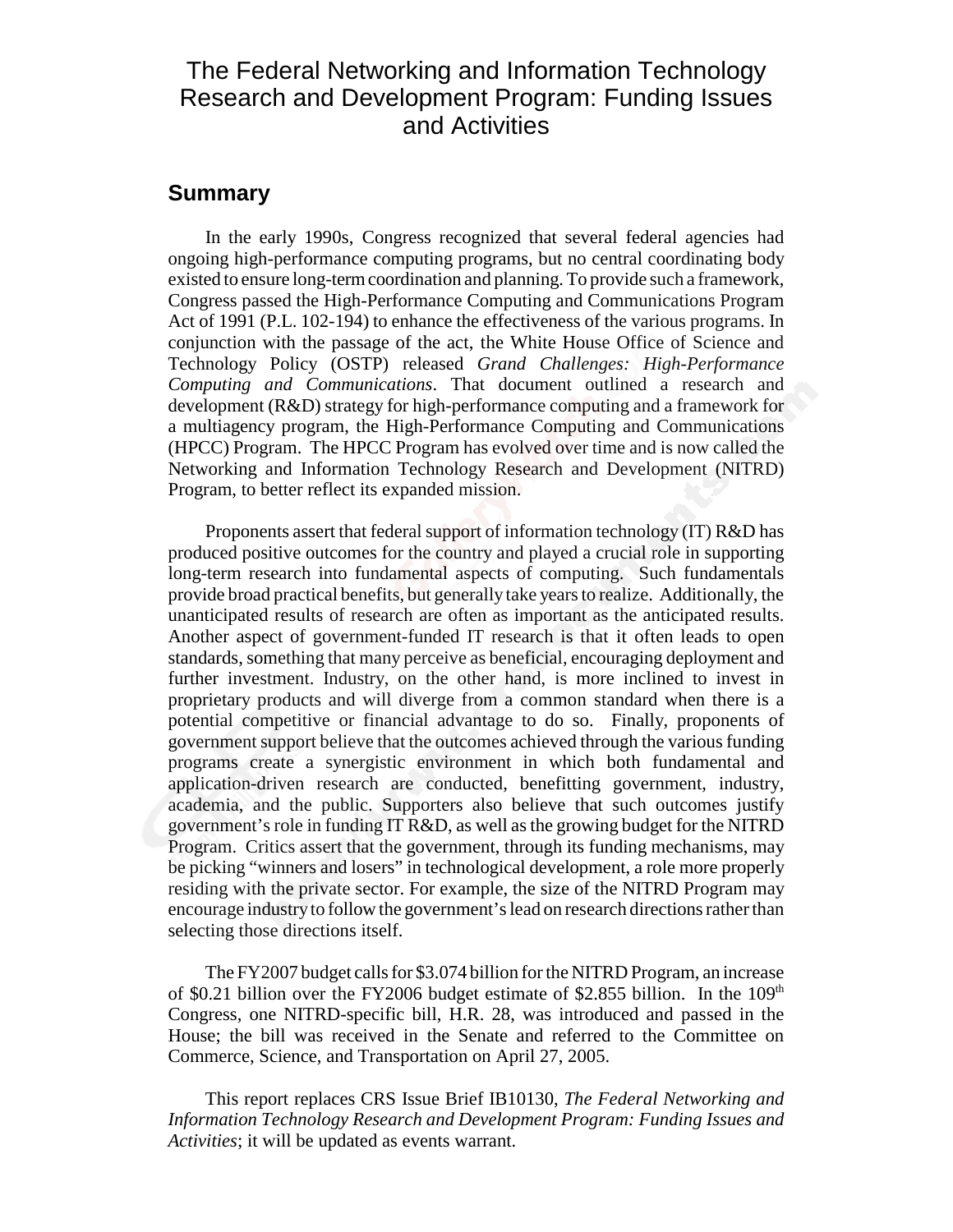## **Contents**

| Federal Plan for Cyber Security and Information Assurance Research |
|--------------------------------------------------------------------|
|                                                                    |
|                                                                    |
| Computational Science: Ensuring America's Competitiveness  6       |
|                                                                    |
|                                                                    |
| High-Performance Computing Act of 1991  8                          |
|                                                                    |
|                                                                    |
|                                                                    |
|                                                                    |
|                                                                    |
|                                                                    |
|                                                                    |
|                                                                    |
|                                                                    |
|                                                                    |
|                                                                    |
|                                                                    |
|                                                                    |
|                                                                    |

## **List of Figures**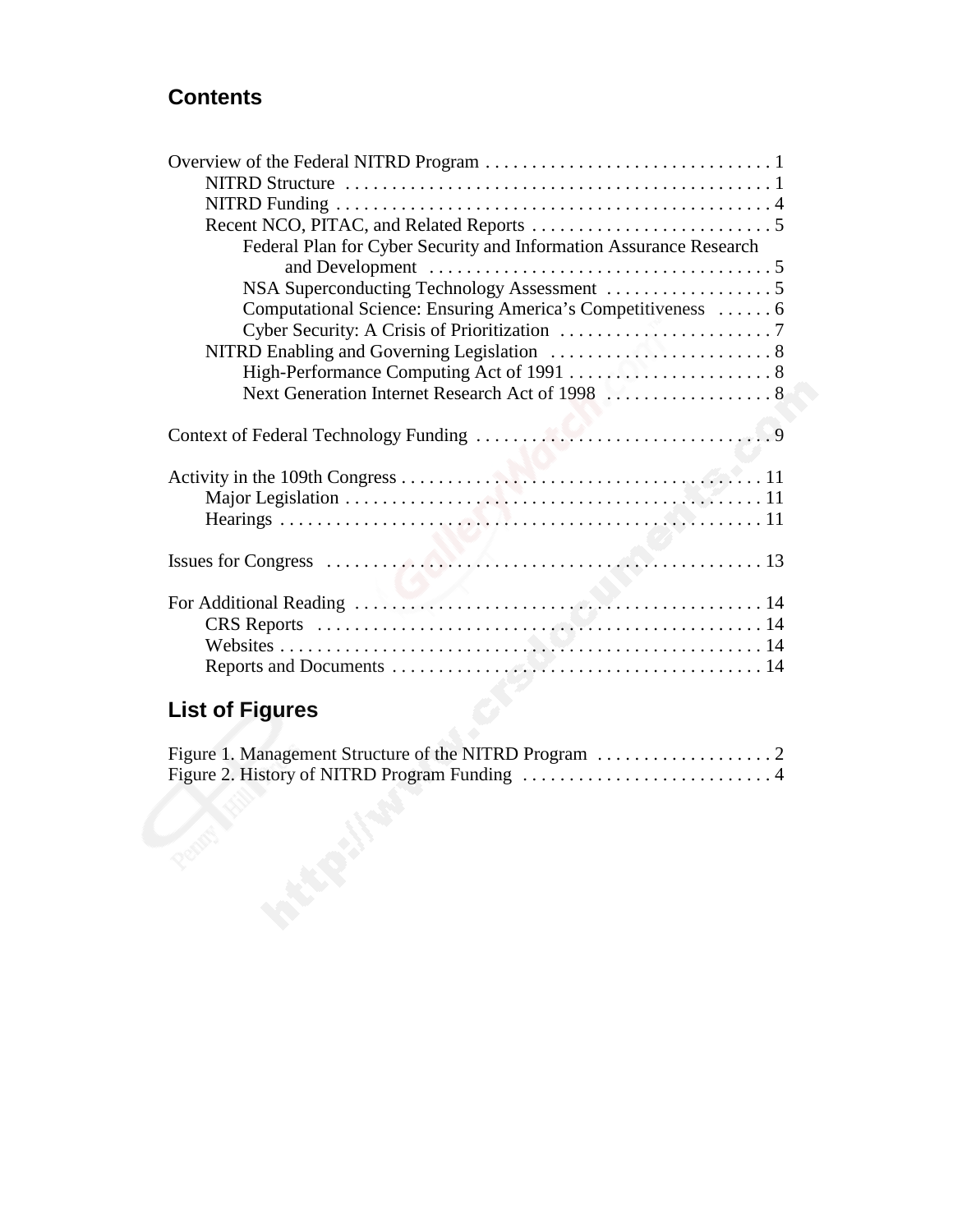## The Federal Networking and Information Technology Research and Development Program: Funding Issues and Activities

## **Overview of the Federal NITRD Program**

The federal government has long played a key role in the country's information technology (IT) research and development (R&D) activities. The government's support of IT R&D began because it had an important interest in creating computers that would be capable of addressing the problems and issues the government needed to solve and study. One of the first such problems was planning the trajectories of artillery and bombs; more recently, such problems include simulations of nuclear testing, cryptanalysis, and weather modeling. That interest continues today. Such complexity requires there be adequate coordination to ensure the government's evolving needs (e.g., homeland security) will continue to be met in the most effective manner possible.

#### **NITRD Structure**

The NITRD Program is a collaborative effort in which 13 agencies coordinate and cooperate to help increase the overall effectiveness and productivity of federal IT R&D.<sup>1</sup> Of those 13 members, the majority of funding, in descending order, goes to the National Science Foundation, National Institutes of Health, Department of Energy (DOE) Office of Science, Defense Advanced Research Projects Agency (DARPA), and DOE National Nuclear Security Administration. **Figure 1** illustrates the organizational structure of the NITRD Program.

<sup>&</sup>lt;sup>1</sup> The members of the NITRD Program, as listed in the FY2006 Supplement to the President's Budget, are: Agency for Healthcare Research and Quality (AHRQ); Defense Advanced Research Projects Agency (DARPA); Office of the Secretary of Defense, Defense Research & Engineering, and the DoD service research organizations; Department of Energy, National Nuclear Security Administration (DOE/NNSA); Department of Energy, Office of Science (DOE/SC); Department of Homeland Security (DHS); Environmental Protection Agency (EPA); National Aeronautics and Space Administration (NASA); National Institutes of Health (NIH); National Institute of Standards and Technology (NIST); National Oceanic and Atmospheric Administration (NOAA); National Security Agency (NSA); and National Science Foundation (NSF). The history of agency participation can be found online at [http://www.nitrd.gov/about/history/agency-participants.pdf].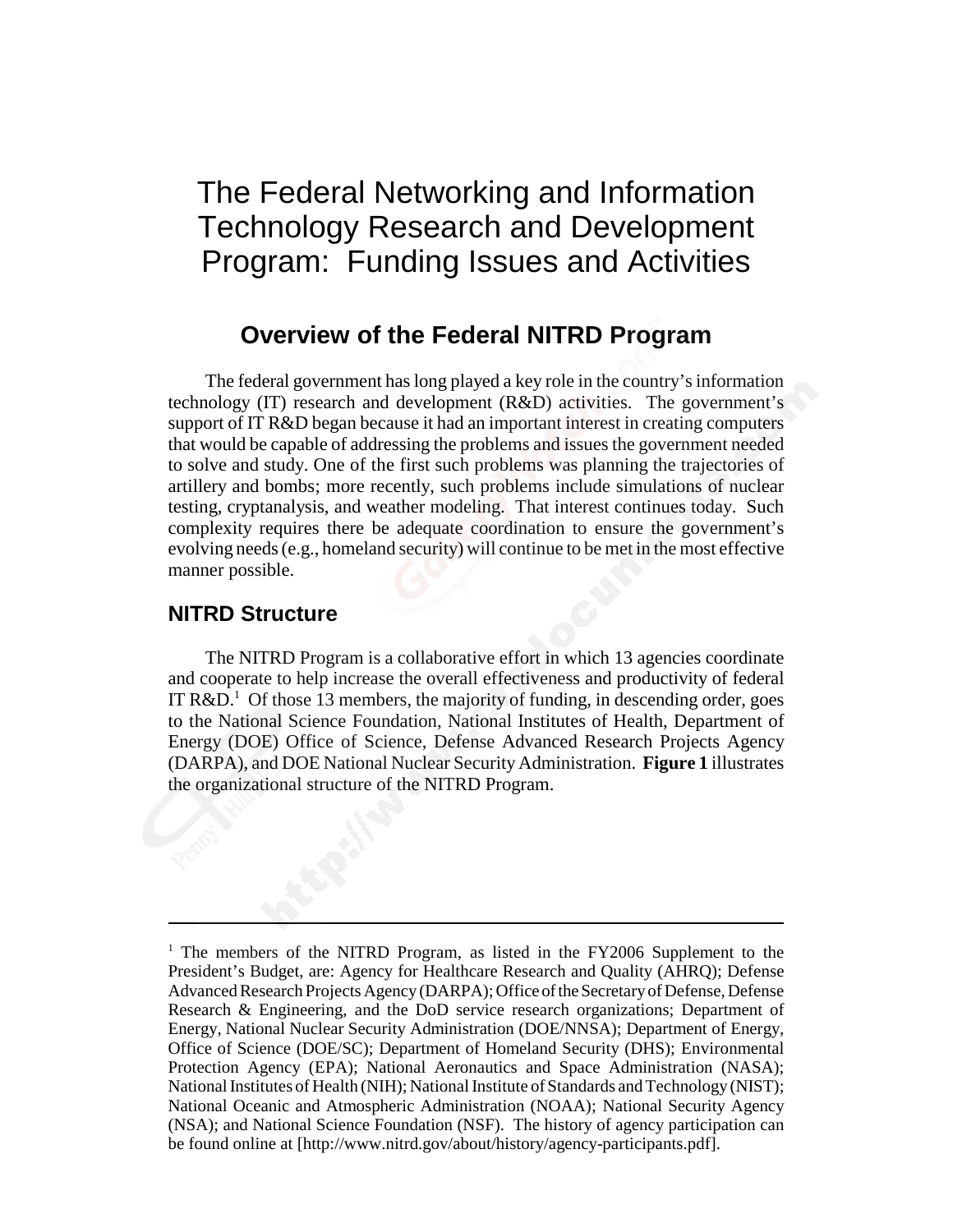

**Figure 1. Management Structure of the NITRD Program**

**Source:** NITRD Program website, [http://www.nitrd.gov].

The National Coordinating Office (NCO) coordinates the activities of the NITRD Program. On July 1, 2005, the NCO became the "National Coordination Office for Networking and Information Technology Research and Development." The Director of the NCO reports to the Director of OSTP. The NCO supports the Subcommittee on NITRD (also called the NITRD Subcommittee)<sup>2</sup> and the President's Information Technology Advisory Committee (PITAC)<sup>3</sup>.

! The NITRD Subcommittee provides policy, program, and budget planning for the NITRD Program and is composed of representatives from each of the participating agencies, OSTP, Office of Management and Budget, and the NCO. Two Interagency Working Groups and five Coordination Groups reporting to the NITRD

<sup>&</sup>lt;sup>2</sup> The NITRD Subcommittee was previously called the Interagency Working Group for IT R&D (IWG/IT R&D).

 $3$  The PITAC was established on February 11, 1997, to provide the President, OSTP, and the federal agencies involved in IT R&D with guidance and advice on all areas of high performance computing, communications, and information technologies. Representing the research, education, and library communities and including network providers and representatives from critical industries, the committee advises the Administration's effort to accelerate development and adoption of information technologies. Additional information about the PITAC is available online at [http://www.nitrd.gov/pitac]. The most recent PITAC Executive Order expired on June 1, 2005.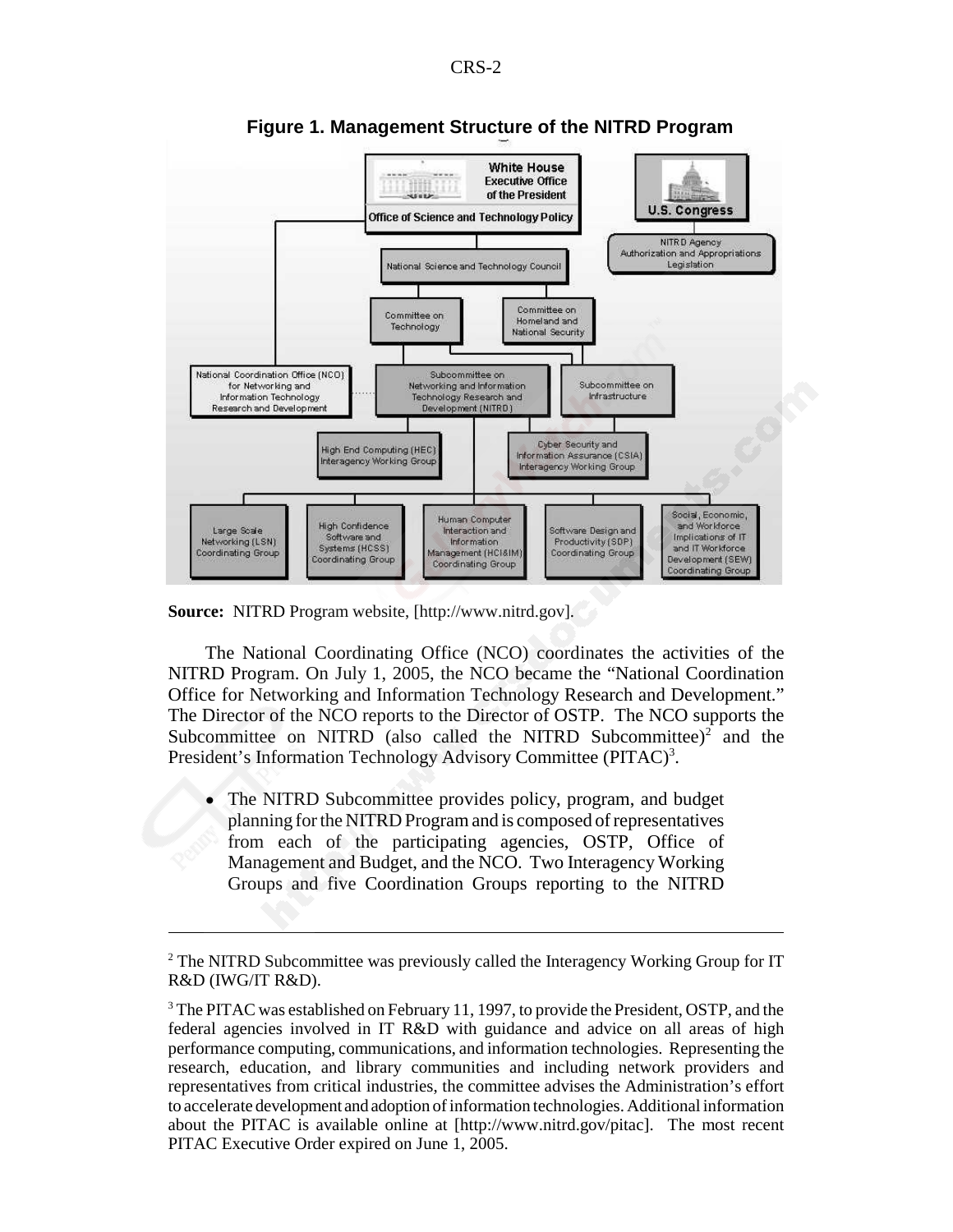Subcommittee focus their work in eight Program Component Areas  $(PCAS).<sup>4</sup>$ 

- The PITAC is composed of representatives of private industry and academia who are appointed by the President. The group provides expert independent advice to the President on the federal role in maintaining U.S. preeminence in advanced IT and works with the NITRD Program agencies and the NITRD Subcommittee.
- ! The NITRD Program is funded out of each member agency's individual budget, rather than in a single appropriations bill (e.g., NITRD Program activities conducted by the National Institutes of Health (NIH) are funded through the NIH appropriations bill). The program's NCO is not explicitly funded; rather, the NITRD member agencies contribute toward NCO operations.

The NITRD Program has undergone a series of structural changes since its inception in 1991 and both it and the NCO have had a number of different names over the years. When the Program was created in December 1991, it was named the High Performance Computing and Communications (HPCC) Program, and when the NCO was created in September 1992, it was named the NCO for HPCC. The name was changed to the National Coordination Office for Computing, Information, and Communications per the FY1997 Supplement to the President's Budget (also known at that time as the "Blue Book"). The name was changed to the National Coordination Office for Information Technology Research and Development per the

<sup>4</sup> The eight PCAs are: (1) *High-End Computing Infrastructure and Applications (HEC I&A)* — to extend the state of the art in high-end computing systems, applications, and infrastructure; (2) *High-End Computing R&D (HEC R&D)* — to optimize the performance of today's high-end computing systems and develop future generations of high-end computing systems; (3) *Cyber Security and Information Assurance* — to perform fundamental and applied R&D to improve the security and assurance of information systems; (4) *Human Computer Interaction and Information Management (HCI&IM)* — to develop new user interaction technologies, cognitive systems, information systems, and robotics that benefit humans; (5) *Large Scale Networking (LSN)* — to develop leading-edge network technologies, services, and techniques to enhance performance, security, and scalability; (6) *Software Design and Productivity (SDP)* — to advance concepts, methods, techniques, and tools that improve software design, development, and maintenance to produce more usable, dependable and cost-effective software-based systems; (7) *High Confidence Software and Systems (HCSS)* — to develop the scientific foundations and IT to achieve affordable and predictable high levels of safety, security, reliability, and survivability, especially in U.S. national security and safety-critical systems; and (8) *Social, Economic, and Workforce Implications of IT and IT Workforce Development (SEW)* — to study the impact of IT on people and social and economic systems; develop the IT workforce; and develop innovative IT applications in education and training. Additional information about the program component areas is available online at [http://www.nitrd.gov/iwg/index.html]. HEC R&D and HEC I&A are both covered by the HEC Interagency Working Group. A diagram illustrating the evolution of the PCAs, 1992 present, is available online at [http://www.nitrd.gov/about/history/new-pca-names.pdf].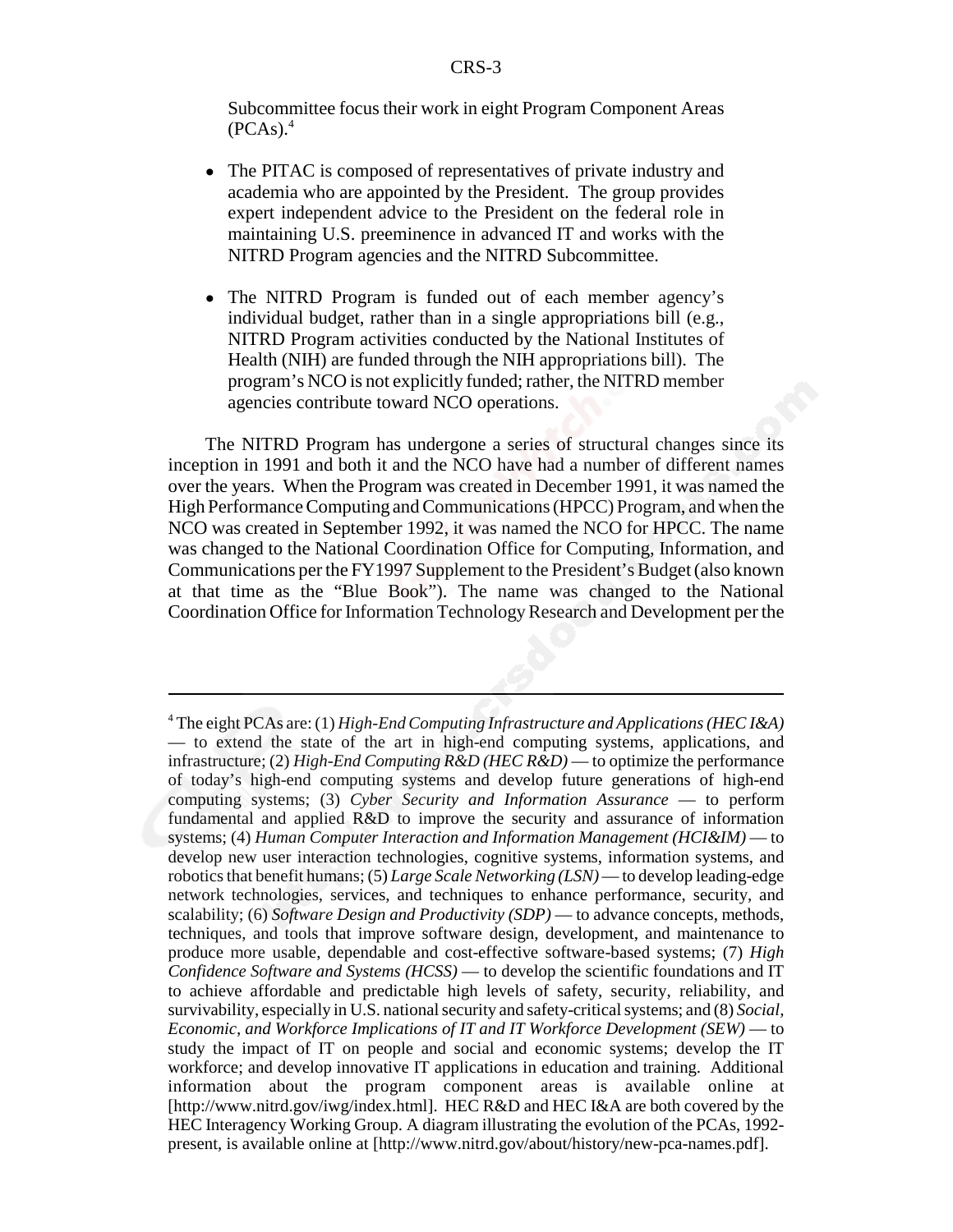FY2001 Blue Book.<sup>5</sup> Most recently, on July 1, 2005, the name was changed to the National Coordination Office for Networking and Information Technology Research and Development. These changes were made to reflect the evolution of the program as it came to encompass a broader range of related topics.

### **NITRD Funding**

The President's FY2007 budget calls for \$3.07 billion for the Networking and Information Technology Research and Development (NITRD) Program, a \$0.21 billion increase (approximately 8%) over the FY2006 \$2.86 billion estimate.<sup>6</sup> The chronology of NITRD funding is detailed in **Figure 2**.



**Figure 2. History of NITRD Program Funding**

The Administration's recently announced American Competitiveness Initiative has increased the NITRD budgets of agencies that are part of the Initiative. The Initiative calls for a doubling over 10 years of the investment in three federal agencies that support basic research programs in the physical sciences and

<sup>&</sup>lt;sup>5</sup> That change was effective October 2000.

<sup>&</sup>lt;sup>6</sup> The main website of the NITRD Program is [http://www.nitrd.gov]. The NITRD Program is funded out of each member agency's individual budget, rather than in a single appropriations bill (e.g., NITRD Program activities conducted by the National Aeronautics and Space Administration (NASA) are funded through the NASA appropriations bill).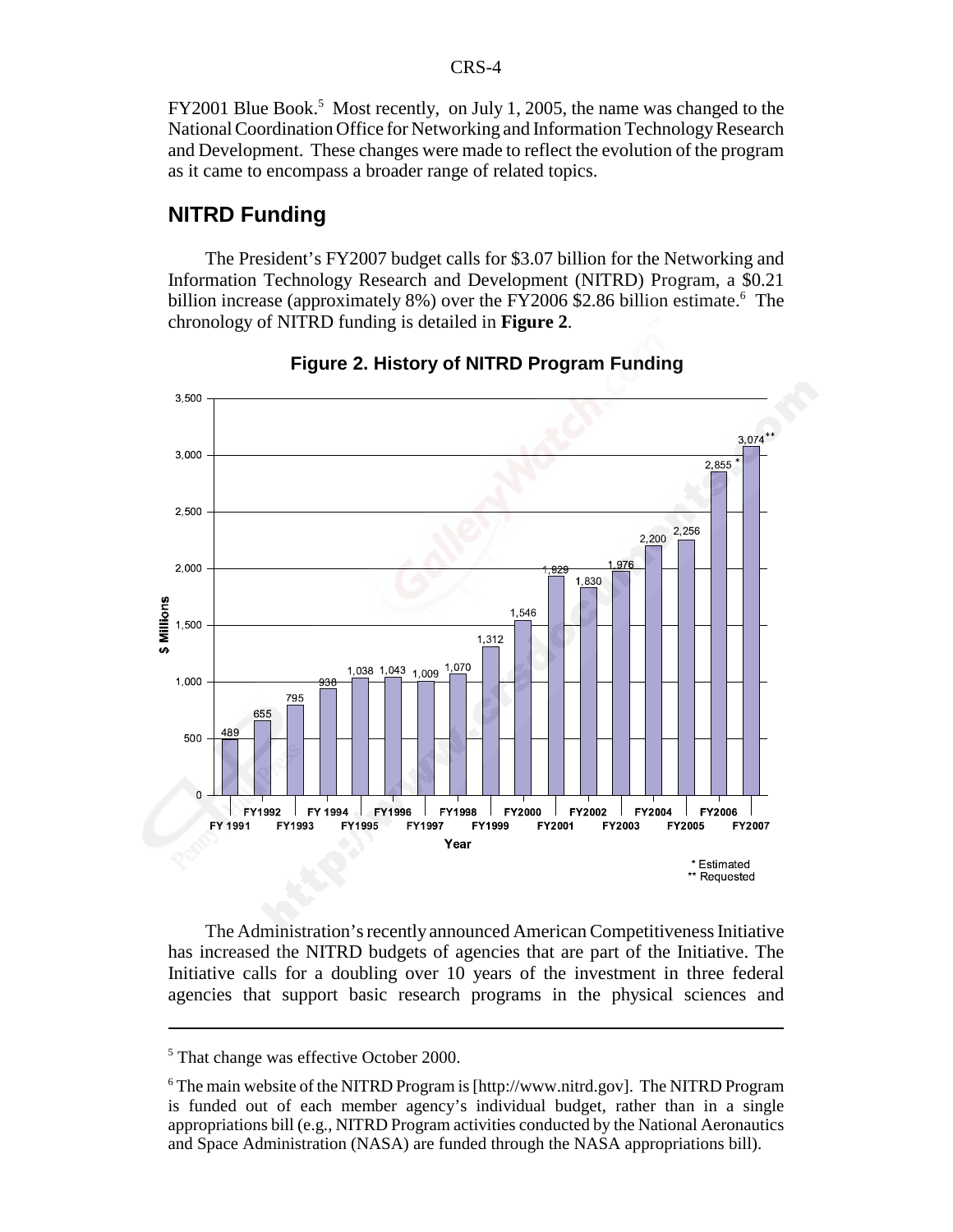engineering: the National Science Foundation (NSF), the Department of Energy's Office of Science (DOE/SC), and the National Institute of Science and Technology (NIST) — are NITRD Program member agencies. All three received FY2007 NITRD budget increases that exceed the percentage increase in the overall Program budget, as follows: NSF, 12%; DOE/SC, 35%; and NIST, 10%. The aggregated NITRD budget increase for these three agencies from 2006 estimates to 2007 request is \$186 million (17% above 2006 estimates), which accounts for over 85% of the overall NITRD Program budget increase for 2007.<sup>7</sup>

#### **Recent NCO, PITAC, and Related Reports**

As explained earlier, the NCO provides technical and administrative support to the NITRD Program, the NITRD Subcommittee, and the PITAC. This includes supporting meetings and workshops and preparing reports. The NCO interacts with OSTP and OMB on NITRD Program and PITAC matters.

**Federal Plan for Cyber Security and Information Assurance Research and Development.** In April 2006, the NITRD Subcommittee released its "Federal Plan for Cyber Security and Information Assurance Research and Development."8 This report sets out a framework for multi-agency coordination of federal R&D investments in technologies that can better secure the interconnected computing systems, networks, and information that together make up the U.S. IT infrastructure. The plan outlines strategic objectives for coordinated federal R&D in cyber security and information assurance (CSIA) and presents a broad range of CSIA R&D technical topics, identifying those topics that are multi-agency technical and funding priorities. The plan's findings and recommendations address R&D priority setting, coordination, fundamental R&D, emerging technologies, roadmapping, and metrics.

**NSA Superconducting Technology Assessment.** In August 2005, NSA released its "Superconducting Technology Assessment"<sup>9</sup> as part of its participation in the High-End Computing PCA of the NITRD Program. NSA had been concerned about projected limitations of conventional technology and wanted to explore possible alternatives to meet its future mission-critical computational needs. This report presented the results of the technology assessment, which found the following.

- ! Government investment is necessary, because private industry currently has no compelling financial reason to develop alternative technologies for mainstream commercial applications.
- ! With aggressive federal investment (estimated between \$372 and \$437 million over five years), by 2010 next generation technologies

<sup>&</sup>lt;sup>7</sup> The FY2007 NITRD Budget request is online at [http://www.nitrd.gov/pubs /2007supplement/].

<sup>&</sup>lt;sup>8</sup> This report is available online at [http://www.nitrd.gov/pubs/csia/csia\_federal\_plan.pdf].

<sup>&</sup>lt;sup>9</sup> This report is available online at [http://www.nitrd.gov/pubs/nsa/sta.pdf].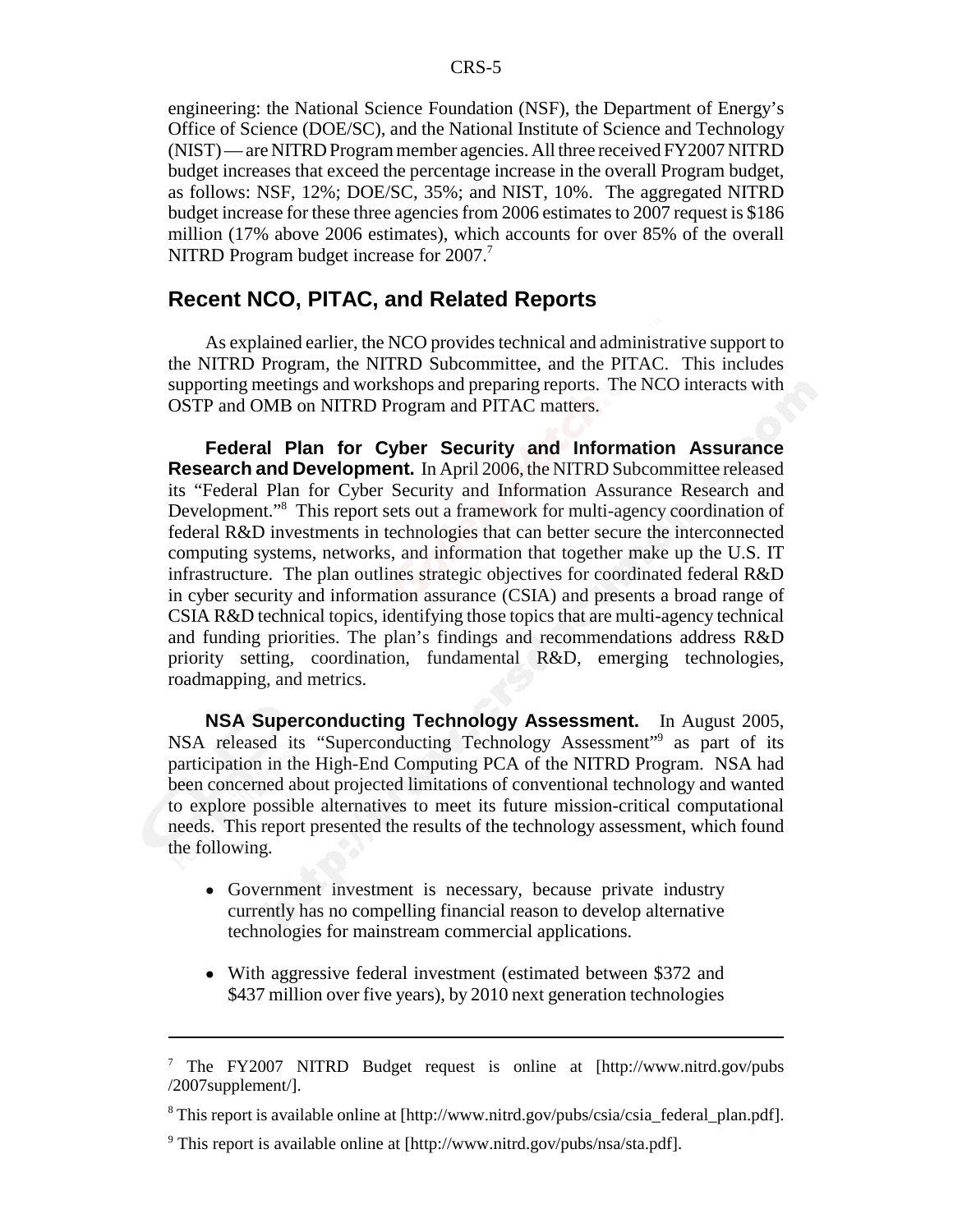would be sufficiently mature to allow the initiation of the design and construction of an operational petaflops $10$ -scale system.

• Although significant risks exist, the panel has developed a roadmap that identifies the needed technology developments with milestones and demonstration vehicles.

**Computational Science: Ensuring America's Competitiveness.** In June 2005, the PITAC released "Computational Science: Ensuring America's Competitiveness."11 The report identified obstacles to progress in this field, including "rigid disciplinary silos in academia that are mirrored in federal research and development agency organizational structures." According to the report, these "silos stifle the development of multi-disciplinary research and educational approaches essential to computational science." The report recommends the following.

- ! Both academia and government fundamentally change their organizational structures so that they promote and reward collaborative research.
- The NSTC commission the National Academies to convene one or more task forces to develop and maintain a multi-decade roadmap for computational science, with a goal of assuring continuing U.S. leadership in science, engineering, and the humanities.
- The federal government establish national software sustainability centers to harden, document, support, and maintain long-term vital computational science software.
- ! The federal government provide long-term support for computational science community data repositories. These should include defined frameworks, metadata structures, algorithms, data sets, applications, and review and validation infrastructure. It should also require funded researchers to deposit their data and research software in these repositories or with other approved access providers.
- The federal government provide long-term funding for national high-end computing centers at levels sufficient to ensure the regularly scheduled deployment and operation of the fastest and most capable high-end computing systems that address the most demanding computational problems.

 $10$  In computing, "flops" or "FLOPS" is an abbreviation of Floating Point Operations Per Second. This is used as a measure of a computer's performance, especially in fields of scientific calculations that make heavy use of floating point calculations. A petaflops-scale machine operates at  $10^{15}$  flops.

<sup>&</sup>lt;sup>11</sup> This report is available online at [http://www.nitrd.gov/pitac/reports/20050609 \_computational/ computational.pdf].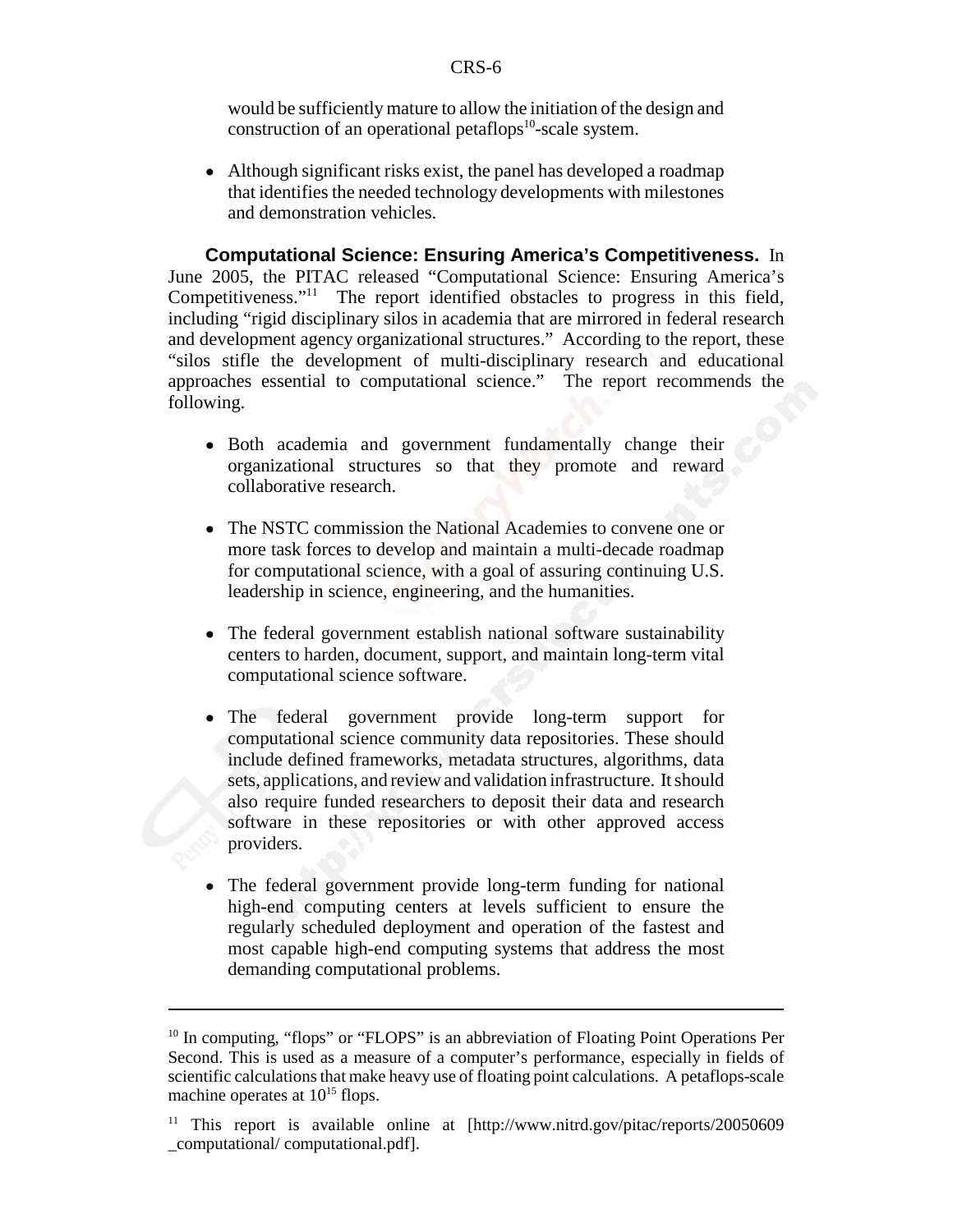- The federal government implement coordinated, long-term computational science programs that include funding for interconnecting the software sustainability centers, national data and software repositories, and national high-end leadership centers with the researchers who use those resources.
- The federal government should rebalance its R&D investments to: (a) create a new generation of well-engineered, scalable, easy-to-use software suitable for computational science that can reduce the complexity and time to solution for today's challenging scientific applications and can create accurate simulations that answer new questions; (b) design, prototype, and evaluate new hardware architectures that can deliver larger fractions of peak hardware performance on scientific applications; and (c) focus on sensor- and data-intensive computational science applications in light of the explosive growth of data.

**Cyber Security: A Crisis of Prioritization.** In February 2005, the PITAC released "Cyber Security: A Crisis of Prioritization."12 That report outlined four key findings and recommendations on how the federal government could "foster new architectures and technologies to secure the Nation's IT infrastructure." Specifically, the PITAC urged the government to

- significantly increase support for fundamental research in civilian cyber security in 10 priority areas;
- intensify federal efforts to promote the recruitment and retention of cyber security researchers and students at research universities;
- increase support for the rapid transfer of federally-developed cybersecurity technologies to the private sector; and
- $\bullet$  strengthen the coordination of federal cybersecurity R&D activities.

Also in February 2005, the NCO released the FY2006 Supplement to the President's Budget.<sup>13</sup> The supplement provides a brief technical outline of the FY2006 budget request for the NITRD Program. The FY2007 Supplement has not yet been released.

<sup>&</sup>lt;sup>12</sup> This report is available online at [http://www.nitrd.gov/pitac/reports] /20050301\_cybersecurity/ cybersecurity.pdf].

 $13$  This report is available online at [http://www.nitrd.gov/pubs/2006supplement].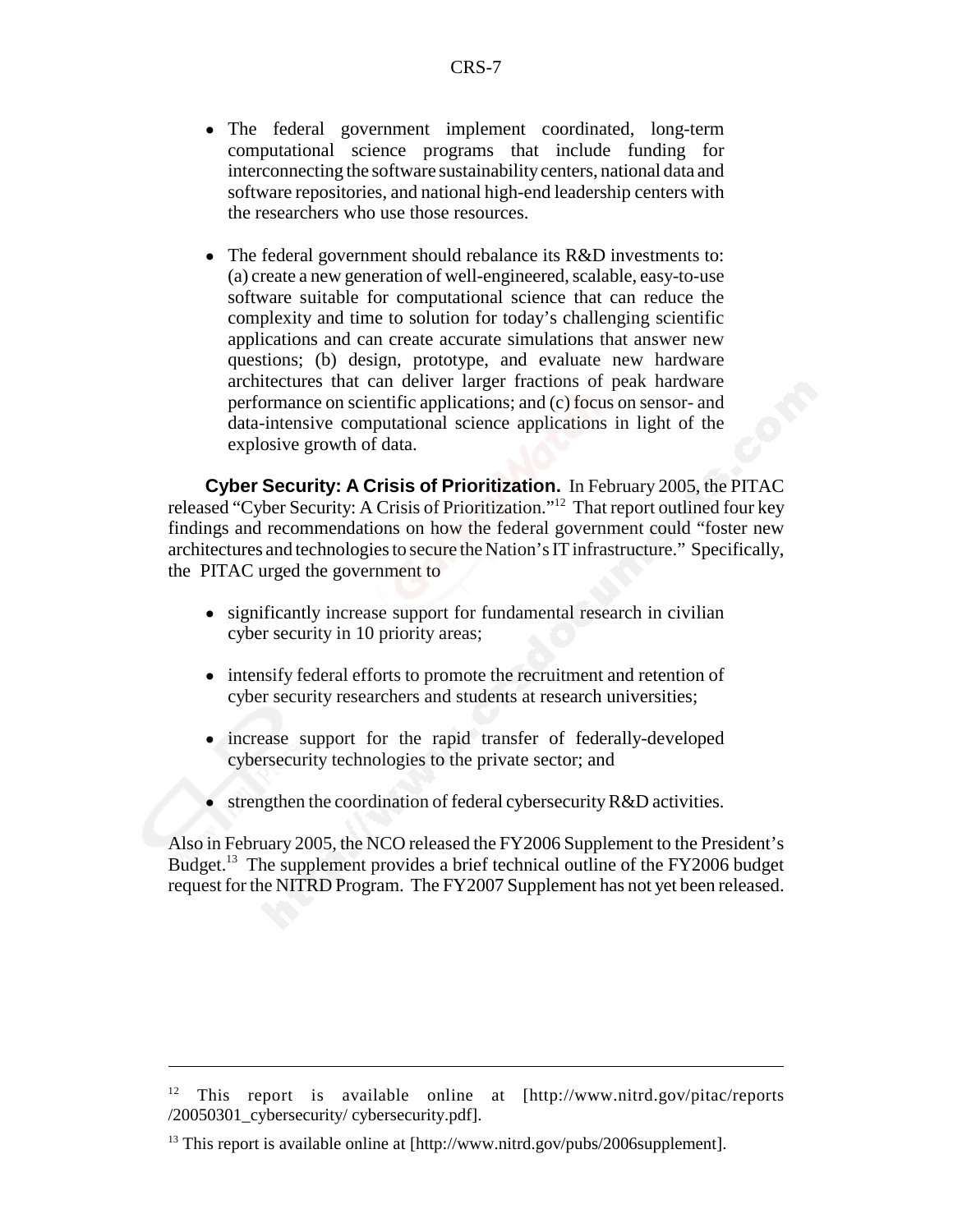## **NITRD Enabling and Governing Legislation**

The NITRD Program is governed by two laws. The first, the High-Performance Computing Act of 1991, P.L.  $102-194$ ,<sup>14</sup> expanded federal support for highperformance computing R&D and called for increased interagency planning and coordination. The second, the Next Generation Internet Research Act of 1998, P.L. 105-305,15 amended the original law to expand the mission of the NITRD Program to cover Internet-related research, among other goals.

**High-Performance Computing Act of 1991.** This law was the original enabling legislation for what is now the NITRD Program. Among other requirements, it called for the following.

- ! Setting goals and priorities for federal high-performance computing research, development, and networking.
- Providing for the technical support and research and development of high-performance computing software and hardware needed to address fundamental problems in science and engineering.
- ! Educating undergraduate and graduate students.
- Fostering and maintaining competition and private sector investment in high-speed data networking within the telecommunications industry.
- Promoting the development of commercial data communications and telecommunications standards.
- Providing security, including protecting intellectual property rights,
- Developing accounting mechanisms allowing users to be charged for the use of copyrighted materials..

This law also requires an annual report to Congress on grants and cooperative R&D agreements and procurements involving foreign entities.<sup>16</sup>

**Next Generation Internet Research Act of 1998.** This law amended the High-Performance Computing Act of 1991. The act had two overarching purposes.

<sup>&</sup>lt;sup>14</sup> High Performance Computing Act of 1991, P.L. 102-194, 15 U.S.C. 5501, 105 Stat. 1595, December 9, 1991. The full text of this law is available online at [http://www.nitrd.gov/congressional /laws/pl\_102-194.html].

<sup>&</sup>lt;sup>15</sup> Next Generation Internet Research Act of 1998, P.L. 105-305, 15 U.S.C. 5501, 112 Stat. 2919, October 28, 1998. The full text of this law is available online at [http://www.nitrd.gov/ congressional/laws/pl\_h\_105-305.html].

<sup>&</sup>lt;sup>16</sup> The first report mandated information on the "Supercomputer Agreement" between the United States and Japan be included in this report. A separate one-time only report was required on network funding, including user fees, industry support, and federal investment.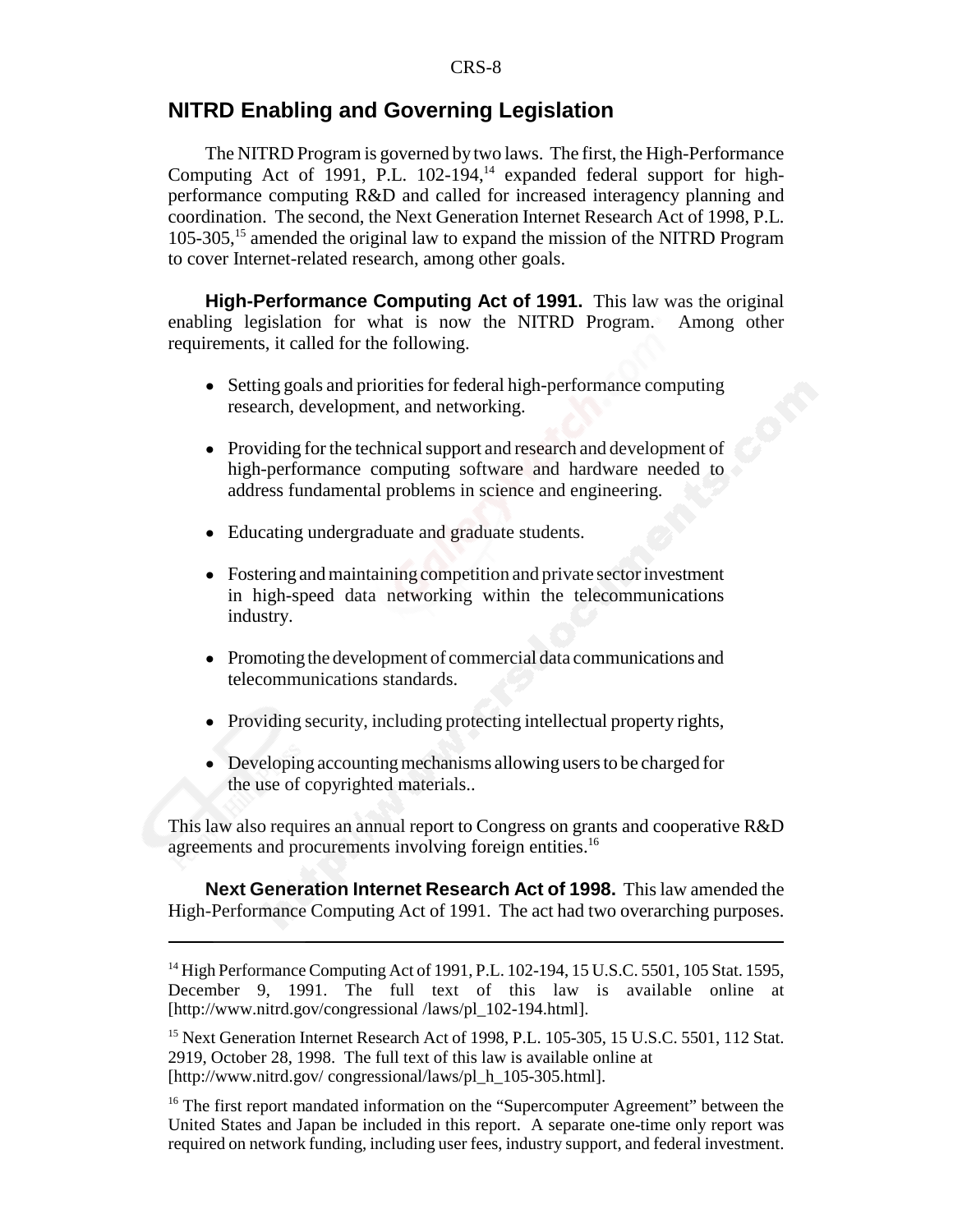The first was to authorize research programs related to high-end computing and computation, human-centered systems, high confidence systems, and education, training, and human resources. The second was to provide for the development and coordination of a comprehensive and integrated U.S. research program to focus on (1) computer network infrastructure that would promote interoperability among advanced federal computer networks, (2) economic high-speed data access that does not impose a "geographic penalty." and (3) flexible and extensible networking technology.

## **Context of Federal Technology Funding**

In the early 1990s, Congress recognized that several federal agencies had ongoing high-performance computing programs, $17$  but no central coordinating body existed to ensure long-term coordination and planning. To provide such a framework, Congress passed the High-Performance Computing Program Act of 1991 to improve the interagency coordination, cooperation, and planning of agencies with high performance computing programs

In conjunction with the passage of the act, OSTP released, "Grand Challenges: High-Performance Computing and Communications." That document outlined an R&D strategy for high-performance computing and communications and a framework for a multi-agency program, the HPCC Program.

The NITRD Program is part of the larger federal effort to promote fundamental and applied IT R&D. The government sponsors such research through a number of channels, including

- federally funded research and development laboratories, such as Lawrence Livermore National Laboratory;
- single-agency programs;
- multi-agency programs, including the NITRD Program, but also programs focusing on nanotechnology R&D and combating terrorism;
- funding grants to academic institutions; and

 $17$  "High-performance" computing is a term that encompasses both "supercomputing" and "grid computing." In general, high-performance computers are defined as stand-alone or networked computers that can perform "very complex computations very quickly." Supercomputing involves a single, stand-alone computer located in a single location. Grid computing involves a group of computers, in either the same location or spread over a number of locations, that are networked together (e.g., via the Internet or a local network). House of Representatives, Committee on Science, *Supercomputing: Is the United States on the Right Path* (Hearing Transcript), [http://commdocs.house.gov/committees /science/hsy88231.000/hsy88231\_0f.htm], 2003, p. 5-6.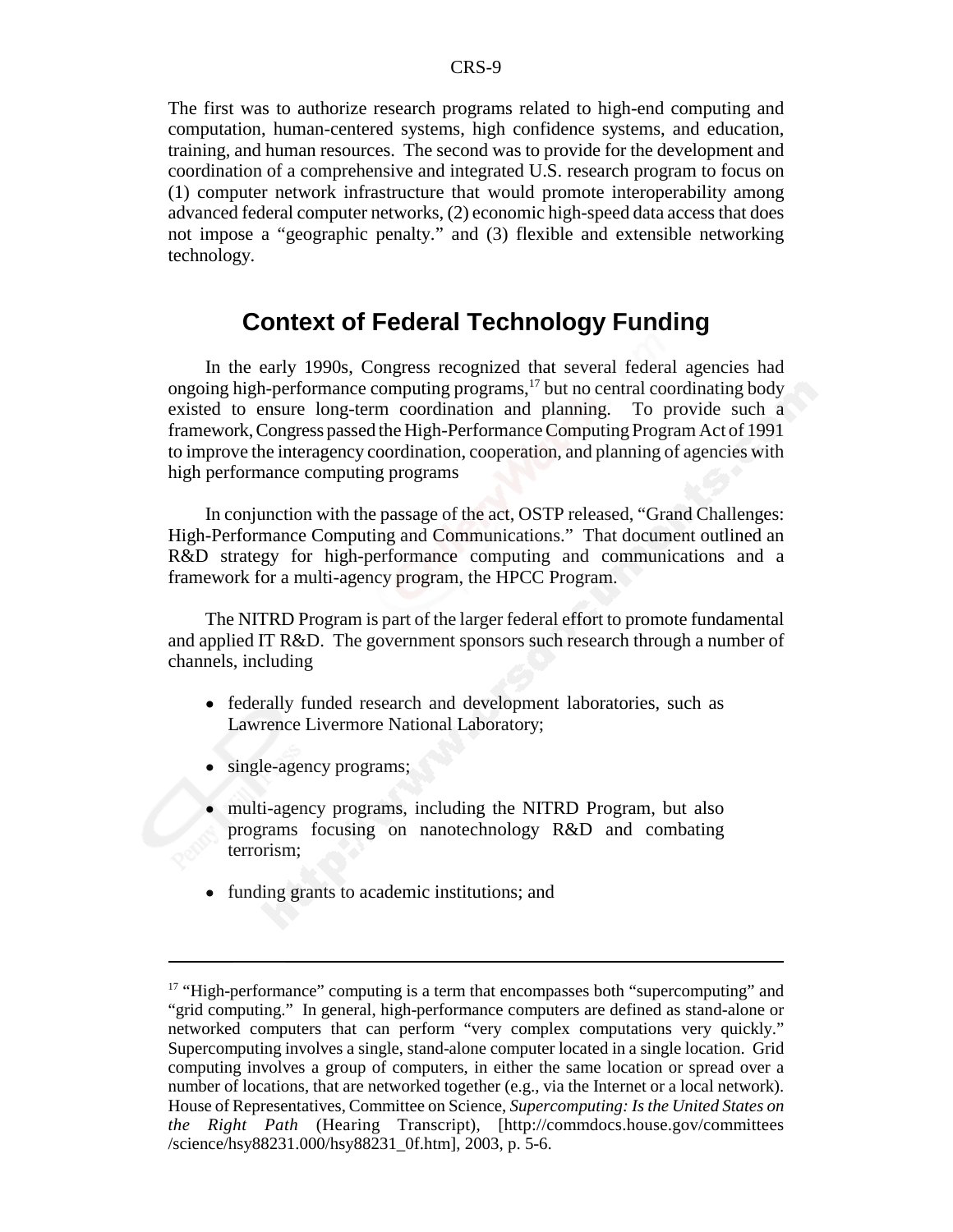#### • funding grants to industry.

In general, supporters contend that federal funding of IT R&D has produced positive results. In 2003, the Computer Science and Telecommunications Board (CSTB) of the National Research Council (NRC) released a "synthesis report" based on eight previously released reports that examined "how innovation occurs in IT, what the most promising research directions are, and what impacts such innovation might have on society."18 One of the most significant of the CSTB's observations was that the unanticipated results of research are often as important as the anticipated results. For example, electronic mail and instant messaging were by-products of [government-funded] research in the 1960s that was aimed at making it possible to share expensive computing resources among multiple simultaneous interactive users.

Additionally, the report noted that federally funded programs have played a crucial role in supporting long-term research into fundamental aspects of computing. Such "fundamentals" provide broad practical benefits, but generally take years to realize. Furthermore, supporters state that the nature and underlying importance of fundamental research makes it less likely that industry would invest in and conduct more fundamental research on its own. As noted by the CSTB, "companies have little incentive to invest significantly in activities whose benefits will spread quickly to their rivals."19 Further, in the Board's opinion:

government sponsorship of research, especially in universities, helps develop the IT talent used by industry, universities, and other parts of the economy. When companies create products using the ideas and workforce that result from federally-sponsored research, they repay the nation in jobs, tax revenues, productivity increases, and world leadership.20

Another aspect of government-funded IT R&D is that it often leads to open standards, something that many perceive as beneficial, encouraging deployment and further investment. Industry, on the other hand, is more likely to invest in proprietary products and will diverge from a common standard if it sees a potential competitive or financial advantage; this has happened, for example with standards for instant  $m$ essaging.<sup>21</sup>

Finally, proponents of government R&D support believe that the outcomes achieved through the various funding programs create a synergistic environment in which both fundamental and application-driven research are conducted, benefitting government, industry, academia, and the public. Supporters also believe that such outcomes justify government's role in funding IT R&D, as well as the growing budget for the NITRD Program.

<sup>18</sup> National Research Council, *Innovation in Information Technology*, 2003, p. 1. This report discusses all federal funding for R&D, not only the NITRD Program.

 $19$  Ibid, p. 4.

 $20$  Ibid, p. 4.

 $21$  Ibid, p. 18.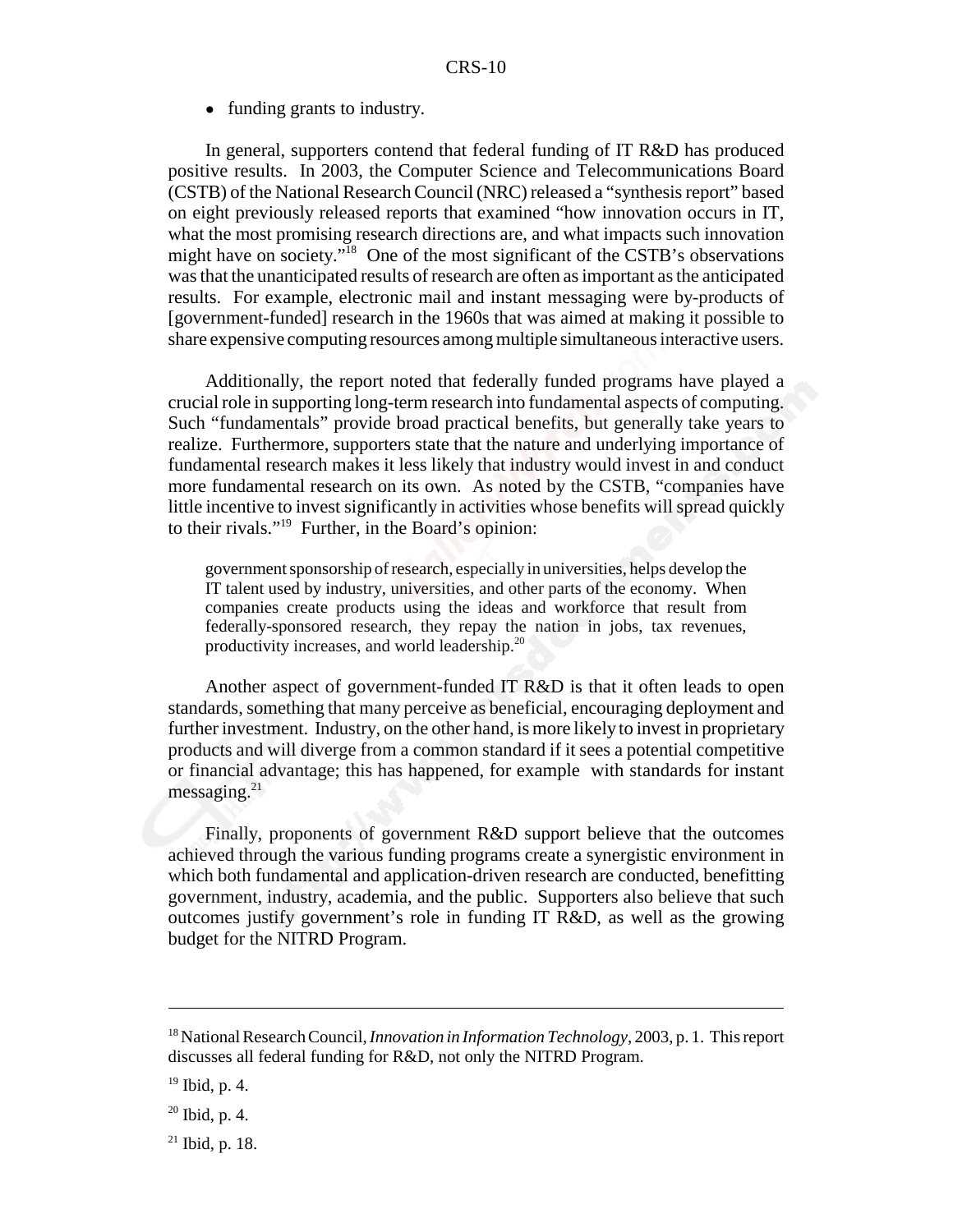Critics assert that the government, through its funding mechanisms, may be setting itself up to pick "winners and losers" in technological development, a role more properly residing with the private sector.<sup>22</sup> For example, the size of the NITRD Program may encourage industry to follow the government's lead on research directions rather than selecting those directions itself.

Overall, CSTB states that, government funding appears to have allowed research on a larger scale and with greater diversity, vision, and flexibility than would have been possible without government involvement. $^{23}$ 

### **Activity in the 109th Congress**

To date, the 109th Congress has introduced one bill and held three hearings related to the NITRD Program.

#### **Major Legislation**

Representative Judy Biggert introduced H.R. 28, the High-Performance Computing Revitalization Act on January 4, 2005. The bill would amend the High-Performance Computing Act of 1991 and further delineate the responsibilities of the NITRD Program, including setting the goals and priorities for federal highperformance computing research, development, networking, and other activities and providing more specific definitions for the responsibilities of the PCAs. The bill was referred to the House Committee on Science, which reported the bill on April 12,  $2005.<sup>24</sup>$  The committee also approved, by voice vote, an amendment that stated that the results and benefits of federal supercomputing research should be shared with the private sector. The committee rejected, by a vote of 17-19, an amendment offered by Representative Brad Sherman that would have directed the National Science Foundation to investigate the societal, ethical, legal, and economic implications of computers that one day might be capable of mimicking human abilities to learn, reason, and make decisions. H.R. 28 was agreed to by voice vote in the House on April 26, 2005, and received in the Senate, where it was read twice and referred to the Committee on Commerce, Science, and Transportation, on April 27, 2005.<sup>25</sup>

#### **Hearings**

On July 17, 2006, the Senate Committee on Commerce, Science and Transportation's Subcommittee on Technology, Innovation, and Competitiveness, held a hearing to discuss issues related to supercomputing research. In particular, the witnesses expressed concern that although supercomputers are now faster than ever,

<sup>22</sup> Cato Institute, *Encouraging Research: Taking Politics Out of R&D*, September 13, 1999, [http://www.cato.org/pubs/wtpapers/990913catord.html].

<sup>23</sup> National Research Council, *Innovation in Information Technology*, 2003, p. 22.

<sup>&</sup>lt;sup>24</sup> See H.Rept. 109-36.

 $25$  See H. Rep. 109-36.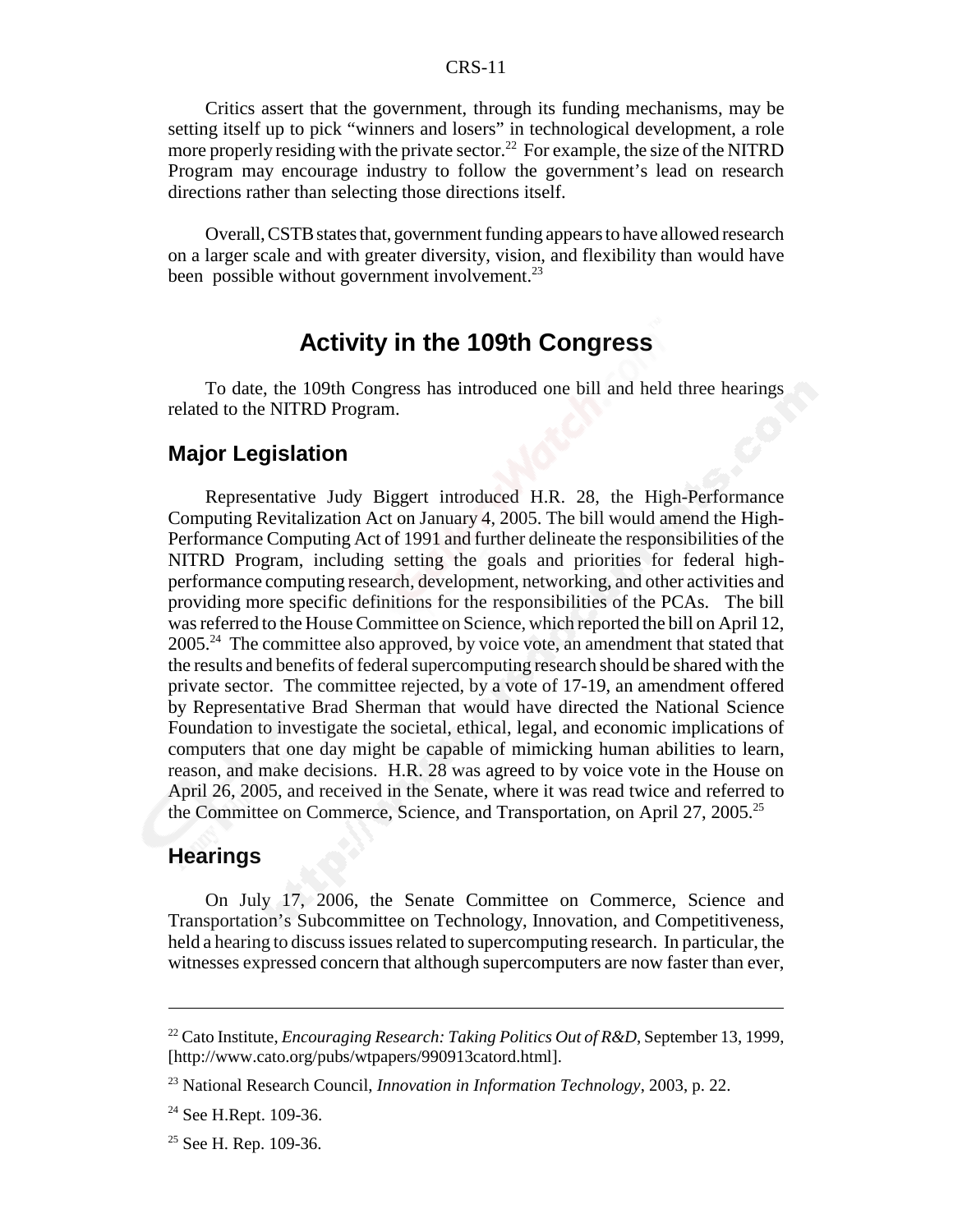U.S. government investment in supercomputers had decreased significantly over the past decade, leaving such investment to the private sector. However, a number of witnesses noted that the Bush Administration's FY2007 budget calls for increased supercomputing research investment and that a consistent investment over the next few years would prompt industry and academia to invest more steadily as well.

On February 16, 2005, the House Committee on Science held a hearing to discuss the federal R&D Budget for FY2006.<sup>26</sup> This hearing covered the entire R&D budget and included an overview of NITRD activities by Dr. John Marburger, the Director of OSTP.

On May 12, 2005, the House Committee on Science held a hearing entitled, "The Future of Computer Science Research in the U.S."<sup>27</sup> That hearing focused on three primary areas of investigation.

- What effects are shifts in federal support for computer science (e.g., shifts in the balance between short- and long-term research, shifts in the roles of different agencies) having on academic and industrial computer science research and development?
- What impacts will these changes have on the future of the U.S. information technology industry and on innovation in this field?
- Are the federal government's current priorities related to computer science research appropriate? If not, how should they be changed?
- What should the federal government be doing to implement the recommendations of the recent PITAC report on cybersecurity?

At this hearing, the committee heard testimony from Dr. Marburger, OSTP; Dr. Anthony J. Tether; DARPA; Dr. William A. Wulf, National Academy of Engineering; and Dr. Tom Leighton, Akamai Technologies and member of the PITAC. Testimony from Drs. Marburger and Tether stressed the growing budget of computer research and their belief that the overall health of the U.S. science and technology research community remains strong. However, Doctors Wulf and Leighton, representing the research community, stated that they believed government needed to provide even more funding, as industry was not willing to fund the levels of fundamental research they believed necessary to sustain the United States' research needs.

<sup>&</sup>lt;sup>26</sup> The charter and submitted testimony for this hearing is available online at [http://www.house.gov/science/hearings/full05/index.htm].

 $27$  The charter and submitted testimony for this hearing is available online at [http://www.house.gov/science/press/109/109-71.htm].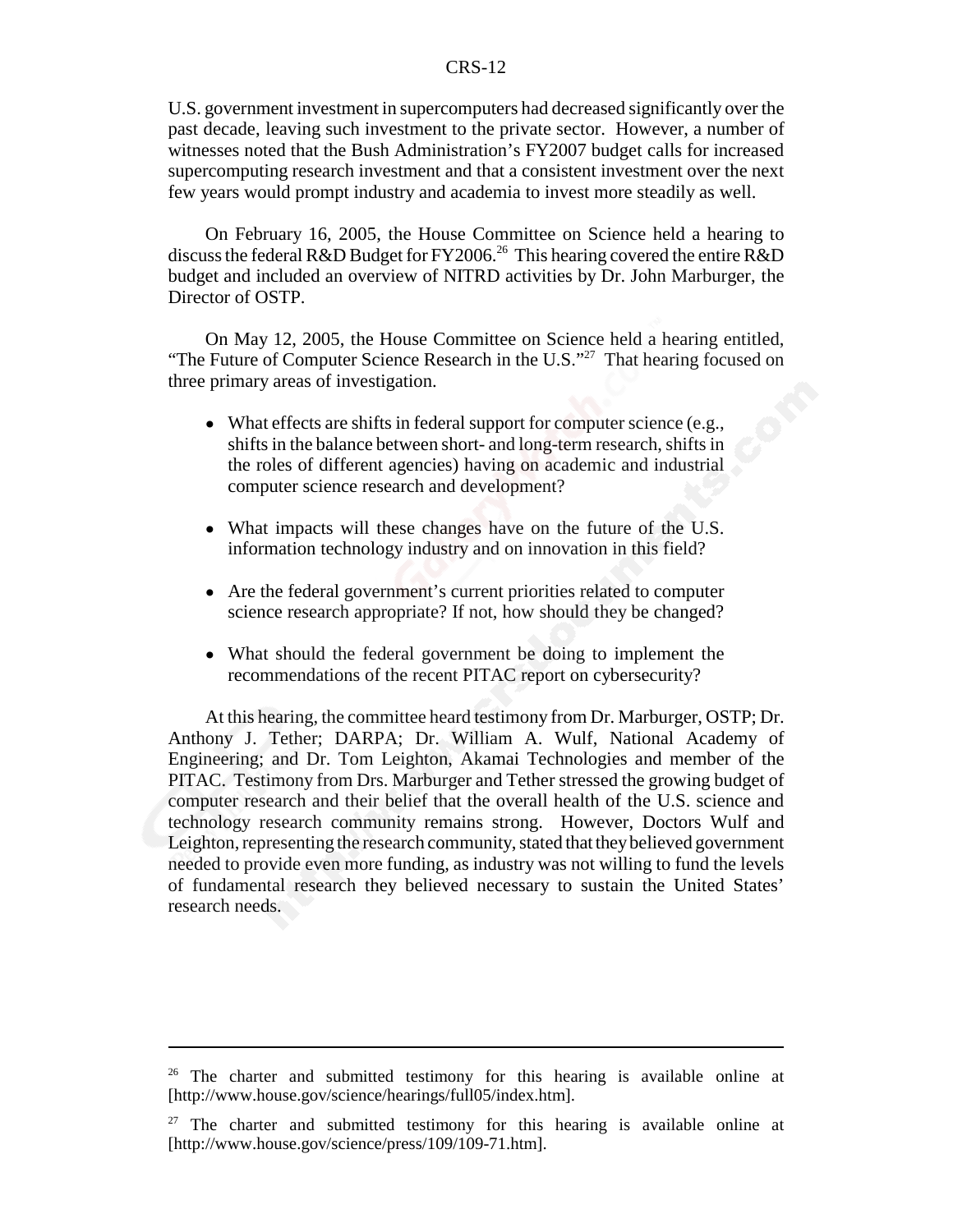## **Issues for Congress**

Federal IT R&D is a multi-dimensional issue, involving many government agencies working together towards shared and complementary goals. Most observers believe that success in this arena requires ongoing coordination among government, academia, and industry.

Through hearings, the House Committee on Science has been investigating issues related to U.S. competitiveness in high-performance computing and the direction the IT R&D community has been taking. Those issues and others remain salient and may merit further investigation if the United States is to maintain a comprehensive IT R&D policy. Included among the possible issues Congress may wish to pursue are: the United States' status as the global leader in high-performance computing research; the apparent bifurcation of the federal IT R&D research agenda between grid computing and supercomputing capabilities; the possible over-reliance on commercially available hardware to satisfy U.S. research needs; and the potential impact of deficit cutting on IT R&D funding.

Many Members of Congress as well as those in the research community have expressed concern over whether the United States is maintaining its position as the global leader in high-performance computing R&D. That concern was highlighted in 2003 when Japan briefly surpassed the United States in possessing the fastest and most efficient supercomputer in the world.<sup>28</sup> While this was a reason for some concern, it was also viewed by some as an indicator of how the United States' research agenda had become bifurcated, with some in the R&D community focusing on traditional supercomputing capabilities, and others focusing more on cluster computing or grid computing. Each type of computing has its advantages, based on its application. Stand-alone supercomputers are often faster and are generally used to work on a specific problem. For example, cryptanalysis and climate modeling applications require significant computing power and are best accomplished using specialized, stand-alone computers. Cluster computing, however, allows the use of commercially available hardware, which helps contain costs. The cluster configuration is useful for applications in which a problem can be broken into smaller independent components.<sup>29</sup> Therefore, one possible course for Congress could be to monitor closely the work that was begun by the High-End Computing Revitalization Task Force and is now being performed by the NITRD Program's High-End Computing Interagency Working Group and provide ongoing feedback and guidance.

Without a clear plan as to how to proceed, pursuing two disparate research agendas (with goals that could be viewed as being at odds with each other) could split the research community further, damaging its ability to provide leadership in either area. The NITRD Program already is working on a "roadmap" for future directions

<sup>28</sup> House of Representatives, Committee on Science, *Supercomputing: Is the United States on the Right Path*? (Hearing Transcript), [http://commdocs.house.gov/committees/science/ hsy88231.000/hsy88231\_0f.htm], 2003, p. 13.

 $29$  Ibid, p. 6-7.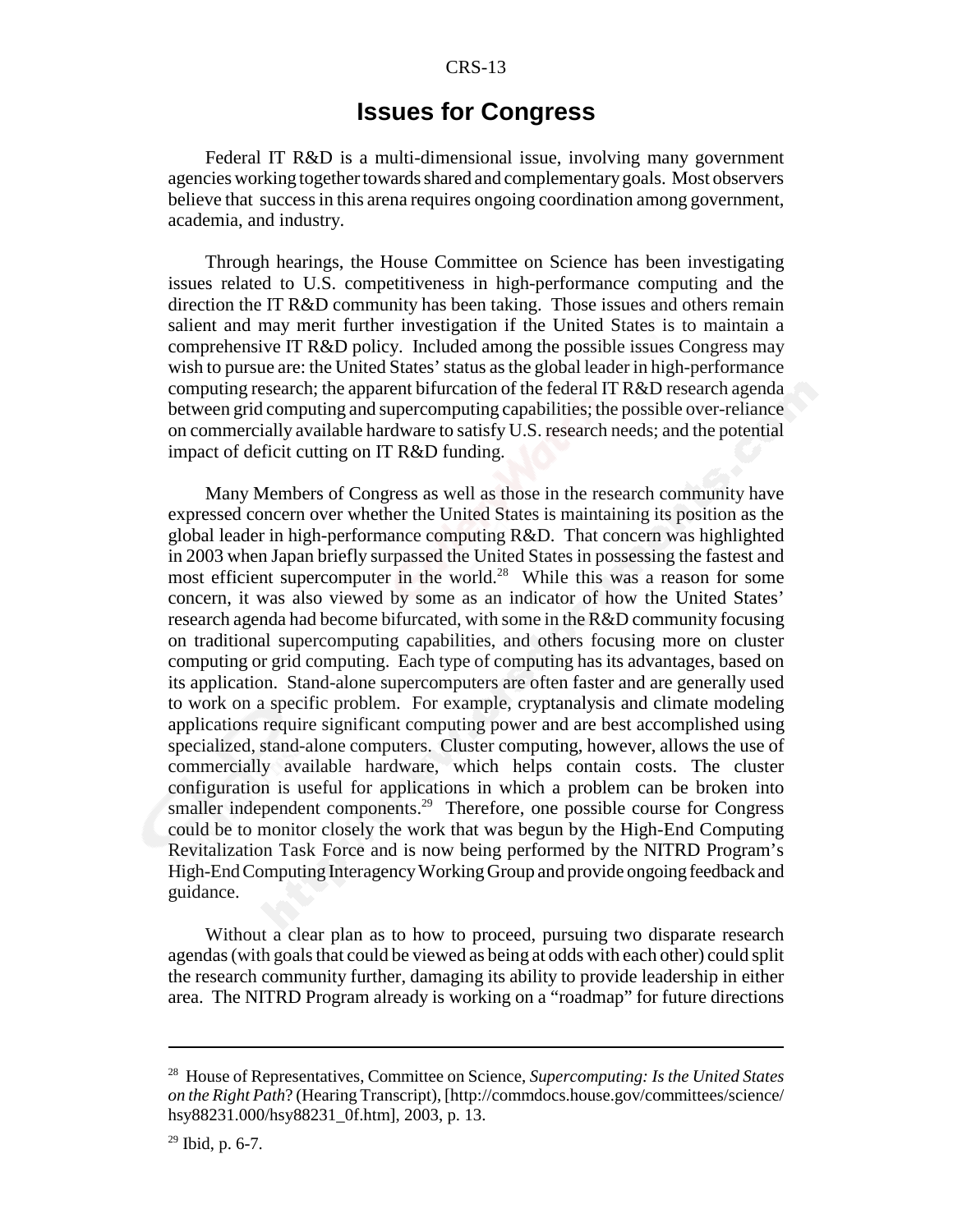in supercomputing; therefore, one possible course for Congress at this time would be to monitor closely the work of the High-End Computing Revitalization Task Force and provide input or a more visible forum for discussion (i.e., additional hearings involving task force participants). Congress may wish to conduct its own inquiry into the debate over grid versus stand-alone computing. For example, at a July 2003 hearing, one of the overarching questions the panelists were asked to address was whether federal agencies were pursuing conflicting R&D goals and, if so, what should and could be done to ensure they moved toward a more coordinated, unified goal.

Another issue is whether the United States is relying too heavily on commercially available hardware to satisfy its R&D needs. While use of computers designed for mass-market commercial applications can certainly be a part of a successful high-end computing R&D plan, Congress may wish to monitor how this reliance may be driving the new emphasis on grid computing.

As noted earlier, critics of IT R&D funding often state that industry should conduct more fundamental R&D on their own, without government backing, and that fiscal restraint dictates that less funding should be made available. Conversely, supporters of government funding would point out that IT R&D has a very long cycle from inception to application and that any reductions in funding now could have a significant negative impact for many years to come in terms of innovation and training of researchers. Therefore, Congress may monitor and assess the potential impact of deficit-cutting plans on progress in IT R&D.

## **For Additional Reading**

#### **CRS Reports**

CRS Report RL33345: *Federal Research and Development Funding: FY2007*, by Michael E. Davey.

CRS Report RL33511, *Federal Research and Development: Budgeting and Priority-Setting Issues, 109th Congress*, by Genevieve J. Knezo.

CRS Report RL31175, *High Performance Computers and Export Control Policy: Issues for Congress*, by Glenn J. McLoughlin and Ian F. Fergusson.

#### **Websites**

The National Coordination Office for Networking and Information Technology Research and Development, [http://www.nitrd.gov/].

#### **Reports and Documents**

"Federal Plan for Cyber Security and Information Assurance Research and Development," Subcommittee on NITRD, April 2006, available online at [http://www.nitrd.gov/pubs/csia/csia\_federal\_plan.pdf].